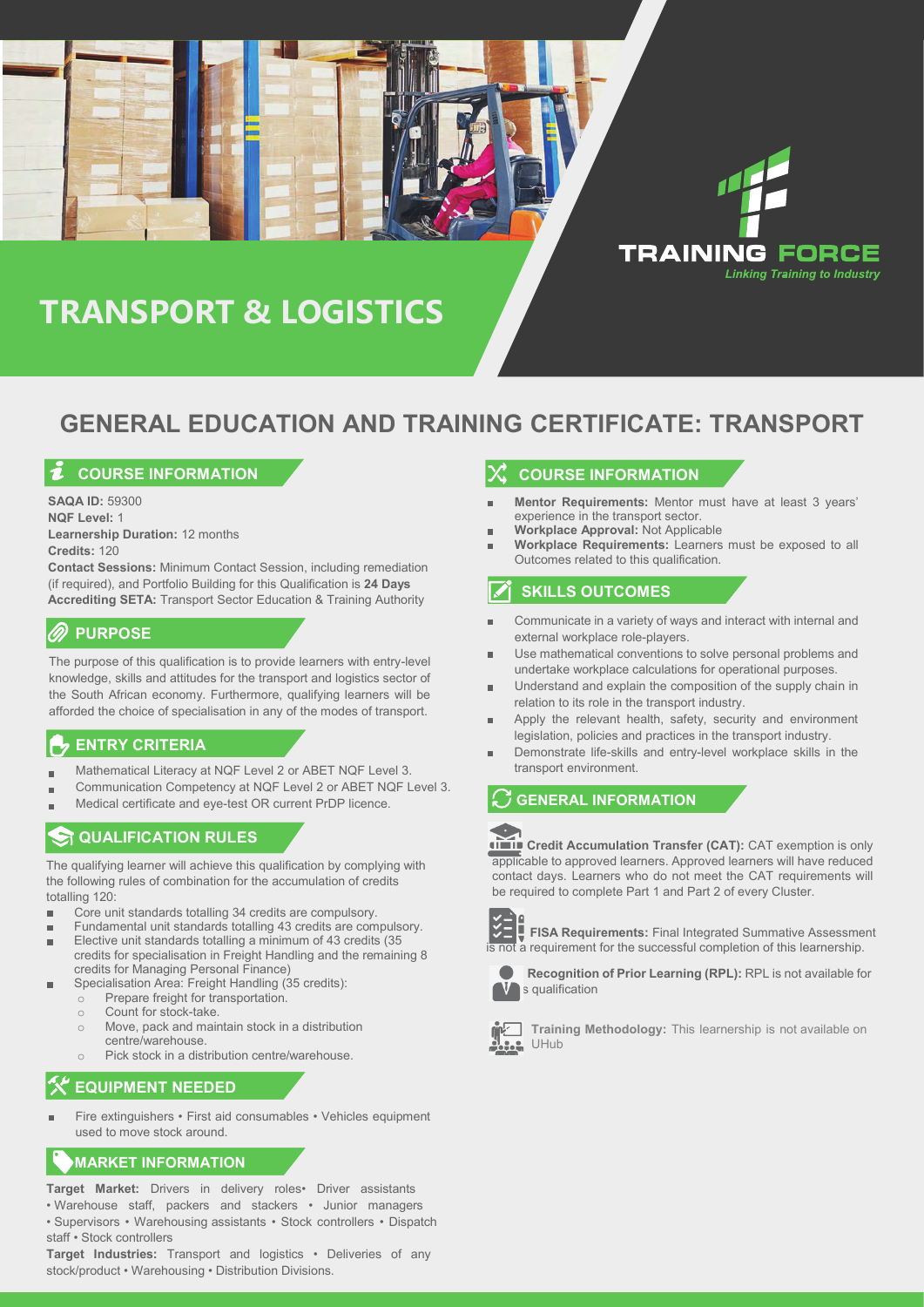## **TRANSPORT & LOGISTICS**

#### **UNIT STANDARDS**

**Cluster 1 (Part 1) – Communication Skills**

| <b>Outcome</b> | <b>SAQA ID</b> | <b>Name of Unit Standard</b>                                             | <b>Credits</b> |
|----------------|----------------|--------------------------------------------------------------------------|----------------|
| Core           | 252255         | Utilise layout signs and signal communications in the transport industry |                |

**TRAINING FORCE** 

**Linking Training to Industry** 

**Recommended training days for Cluster 1 part 1 is 1 day**  $\bar{a}$ 

#### **Cluster 1 (Part 2) – Credit Accumulation Transfer is applicable to the unit standards below**

| <b>Outcome</b> | <b>SAQA ID</b> | <b>Name of Unit Standard</b>                                                                 | <b>Credits</b> |
|----------------|----------------|----------------------------------------------------------------------------------------------|----------------|
| Fundamental    | 119635         | Engage in a variety of speaking/signing and listening interactions for a variety of purposes |                |
| Fundamental    | 119631         | Explore and use a variety of strategies to learn                                             |                |
| Fundamental    | 119640         | Read/view and respond to a range of text types                                               |                |
| Fundamental    | 119636         | Write/sign for a variety of different purposes                                               | 6              |

**Recommended training days for Cluster 1 part 2 is 4 days**

#### **Cluster 2 (Part 1) Numeracy Skills**

| <b>Outcome</b> | <b>SAQA ID</b> | <b>Name of Unit Standard</b> | <b>Credits</b> |
|----------------|----------------|------------------------------|----------------|
| Elective       | 243189         | Manage personal finance      |                |

 $\blacksquare$ **Recommended training days for Cluster 2 part 1 is 1 day**

#### **Cluster 2 (Part 2) - (compulsory) – Credit Accumulation Transfer is applicable to the unit standards below**

| <b>Outcome</b> | <b>SAQA ID</b> | Name of Unit Standard                                                                                | <b>Credits</b> |
|----------------|----------------|------------------------------------------------------------------------------------------------------|----------------|
| Fundamental    | 119373         | Describe and represent objects in terms of shape, space and measurement                              |                |
| Fundamental    | 119368         | Describe, interpret and represent mathematical patterns, functions and algebra in different contexts |                |
| Fundamental    | 119364         | Evaluate and solve data handling and probability problems within given contexts                      |                |
| Fundamental    | 119362         | Work with numbers, operations with numbers and relationships between numbers                         |                |

**Recommended training days for Cluster 2 part 2 is 4 days**

#### **Cluster 3 – Customer Service in a logistics Environment**

| Outcome | <b>SAQA ID</b> | Name of Unit Standard                                 | <b>Credits</b> |
|---------|----------------|-------------------------------------------------------|----------------|
| Core    | 252244         | Describe the impact of customer service on a business |                |
| Core    | 252249         | Explain the role of transport logistics               |                |
|         |                |                                                       |                |

**Recommended training days for Cluster 3 is 1 day**